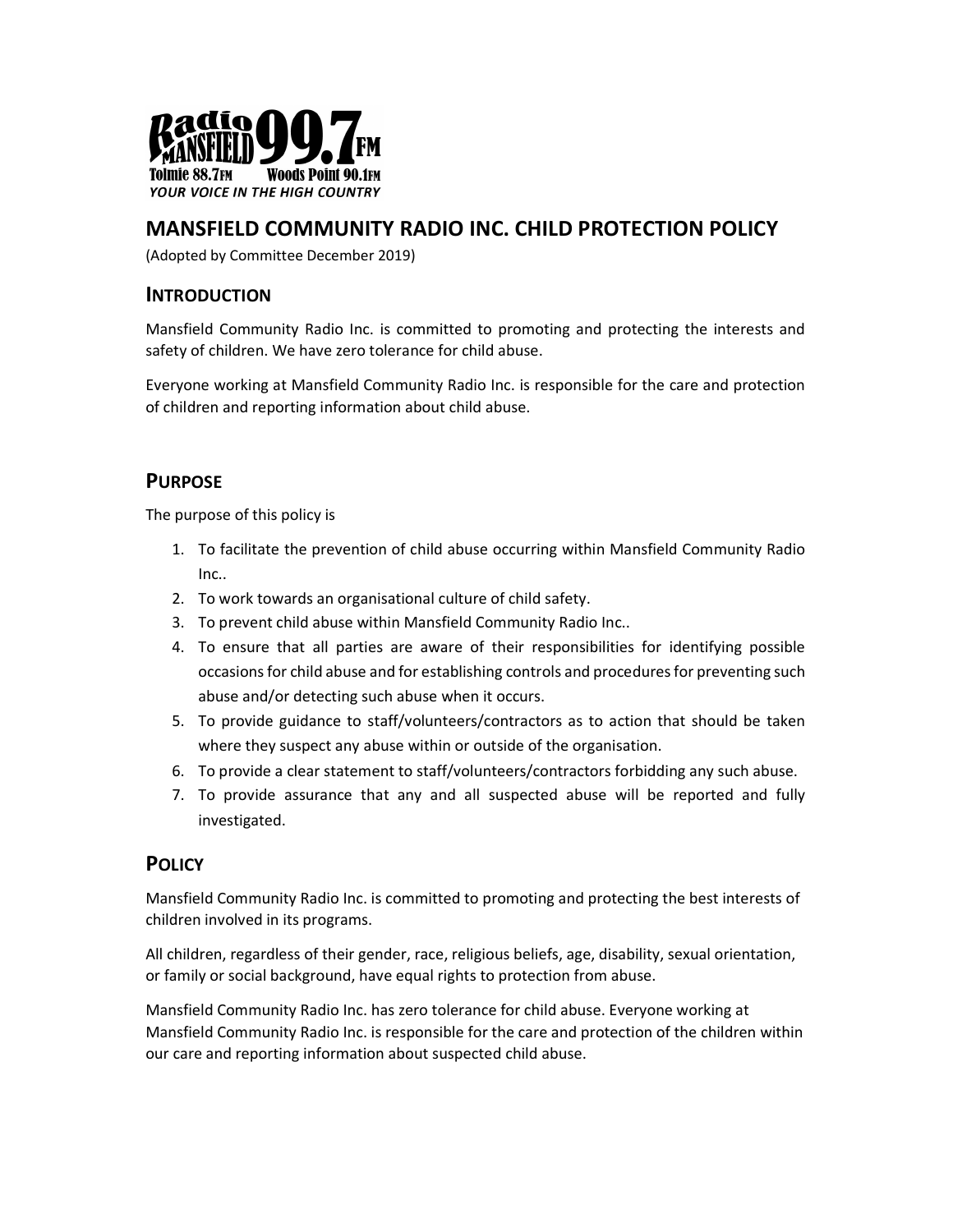Child protection is a shared responsibility between the Mansfield Community Radio Inc., all employees, workers, contractors, associates, and members of the Mansfield Community Radio Inc. community.

Mansfield Community Radio Inc. will consider the opinions of children and use their opinions to develop child protection policies.

Mansfield Community Radio Inc. supports and respects all children, staff and volunteers. Mansfield Community Radio Inc. is committed to the cultural safety of Aboriginal children, and those from culturally and/or linguistically diverse backgrounds, and to providing a safe environment for children living with a disability.

If any person believes a child is in immediate risk of abuse, telephone 000.

# CHILD PROTECTION PROCEDURES

# RESPONSIBILITIES

The Board of Mansfield Community Radio Inc. has ultimate responsibility for the detection and prevention of child abuse and is responsible for ensuring that appropriate and effective internal control systems are in place. The Board is also responsible for ensuring that appropriate policies and procedures and a Child Protection Code of Conduct are in place.

The President of Mansfield Community Radio Inc. is responsible for:

- Dealing with and investigating reports of child abuse;
- Ensuring that all staff, contractors, and volunteers are aware of relevant laws, organisational policies and procedures, and the organisation's Code of Conduct;
- Ensuring that all adults within the Mansfield Community Radio Inc. community are aware of their obligation to report suspected sexual abuse of a child in accordance with these policies and procedures;
- Ensuring that all staff, contractors and volunteers are aware of their obligation to observe the Code of Conduct (particularly as it relates to child safety);
- Providing support for staff, contractors and volunteers in undertaking their child protection responsibilities.

All managers must ensure that they:

- Promote child safety at all times;
- Assess the risk of child abuse within their area of control and eradicate or minimise any risk to the extent possible;
- Educate employees about the prevention and detection of child abuse; and
- Facilitate the reporting of any inappropriate behaviour or suspected abusive activities.

Management should be familiar with the types of abuse that might occur within their area of responsibility and be alert for any indications of such conduct.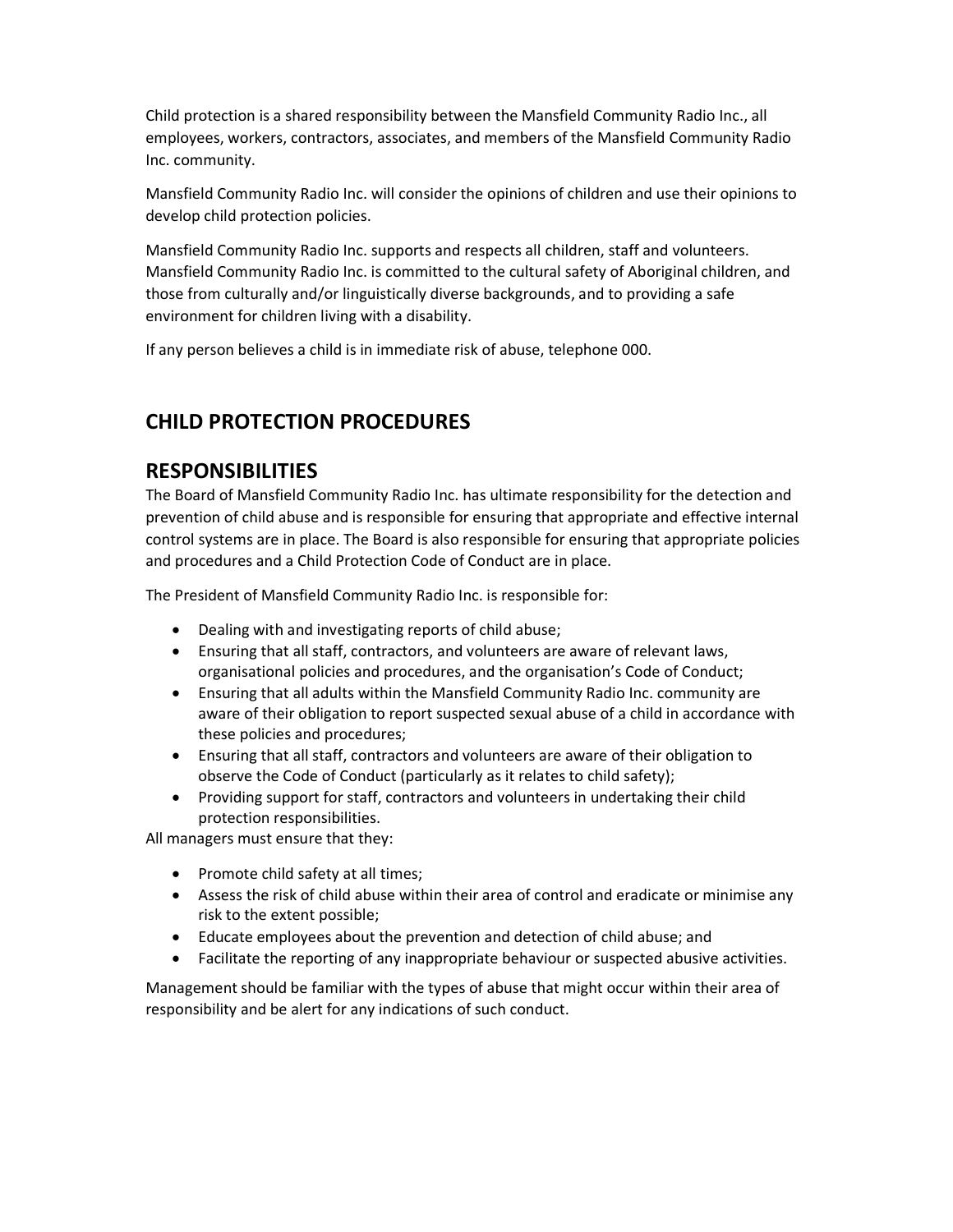All staff/volunteers/contractors share the responsibility for the prevention and detection of child abuse, and must:

- Familiarise themselves with the relevant laws, the Code of Conduct, and Mansfield Community Radio Inc.'s policy and procedures in relation to child protection, and comply with all requirements;
- Report any reasonable belief that a child's safety is at risk to the relevant authorities (such as the police and/or the state-based child protection service) and fulfil their obligations as mandatory reporters;
- Report any suspicion that a child's safety may be at risk to their supervisor (or, if their supervisor is involved in the suspicion, to a responsible person in the organisation); and
- Provide an environment that is supportive of all children's emotional and physical safety.

### **DEFINITIONS**

Child means a person below the age of 18 years unless, under the law applicable to the child, majority is attained earlier.

Child protection means any responsibility, measure or activity undertaken to safeguard children from harm.

Child abuse means all forms of physical abuse, emotional ill-treatment, sexual abuse and exploitation, neglect or negligent treatment, commercial (e.g. for financial gain) or other exploitation of a child and includes any actions that results in actual or potential harm to a child.

Child sexual assault is any act which exposes a child to, or involves a child in, sexual processes beyond his or her understanding or contrary to accepted community standards. Sexually abusive behaviours can include the fondling of genitals, masturbation, oral sex, vaginal or anal penetration by a penis, finger or any other object, fondling of breasts, voyeurism, exhibitionism, and exposing the child to or involving the child in pornography. It includes child grooming, which refers to actions deliberately undertaken with the aim of befriending and establishing an emotional connection with a child to lower the child's inhibitions in preparation for sexual activity with the child.

Reasonable grounds for belief is a belief based on reasonable grounds (see below) that child abuse has occurred when all known considerations or facts relevant to the formation of a belief are taken into account and these are objectively assessed. Circumstances or considerations may include the source of the allegation and how it was communicated, the nature of and details of the allegation, and whether there are any other related matters known regarding the alleged perpetrator.

A reasonable belief is formed if a reasonable person believes that:

- (a) the child is in need of protection,
- (b) the child has suffered or is likely to suffer "significant harm as a result of physical injury," or
- (c) the parents are unable or unwilling to protect the child.

A 'reasonable belief' or a 'belief on reasonable grounds' is not the same as having proof, but is more than mere rumour or speculation.

A 'reasonable belief' is formed if a reasonable person in the same position would have formed the belief on the same grounds. For example, a 'reasonable belief' might be formed if: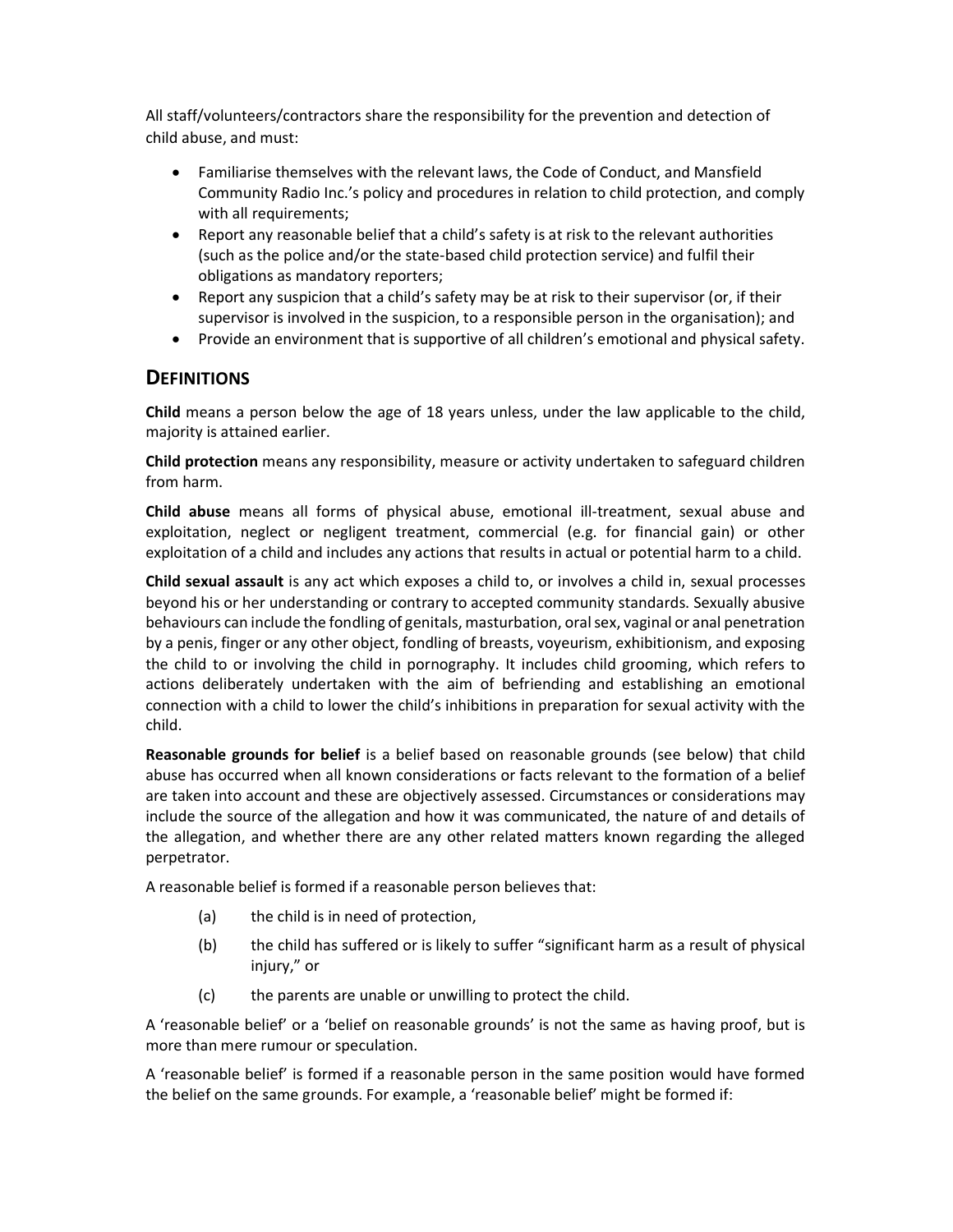- a) a child states that they have been physically or sexually abused;
- b) a child states that they know someone who has been physically or sexually abused (sometimes the child may be talking about themselves);
- c) someone who knows a child states that the child has been physically or sexually abused;
- d) professional observations of the child's behaviour or development leads a professional to form a belief that the child has been physically or sexually abused or is likely to be abused; and/or
- e) signs of abuse lead to a belief that the child has been physically or sexually abused.

#### EMPLOYMENT OF NEW PERSONNEL

Mansfield Community Radio Inc. undertakes a comprehensive recruitment and screening process for all workers and volunteers that aims to:

- promote and protect the safety of all children under the care of the organisation;
- identify the safest and most suitable people who share Mansfield Community Radio Inc.'s values and commitment to protect children; and
- prevent a person from working at Mansfield Community Radio Inc. if they pose a risk to children.

Mansfield Community Radio Inc. requires all workers/volunteers to pass through the organisation's recruitment and screening processes prior to commencing their engagement with Mansfield Community Radio Inc..

Mansfield Community Radio Inc. may require applicants to provide a police check in accordance with the law and as appropriate, before they commence working at Mansfield Community Radio Inc. and during their time with Mansfield Community Radio Inc. at regular intervals.

Mansfield Community Radio Inc. will undertake thorough reference checks as per the approved internal procedure.

Once engaged, workers/volunteers must review and acknowledge their understanding of this Policy.

#### RISK MANAGEMENT

Mansfield Community Radio Inc. will ensure that child safety is a part of its overall risk management approach.

Mansfield Community Radio Inc. will have a risk and compliance sub-committee committed to identifying and managing risks at Mansfield Community Radio Inc.. Risk and compliance subcommittee members will receive regular training in relation to child safety.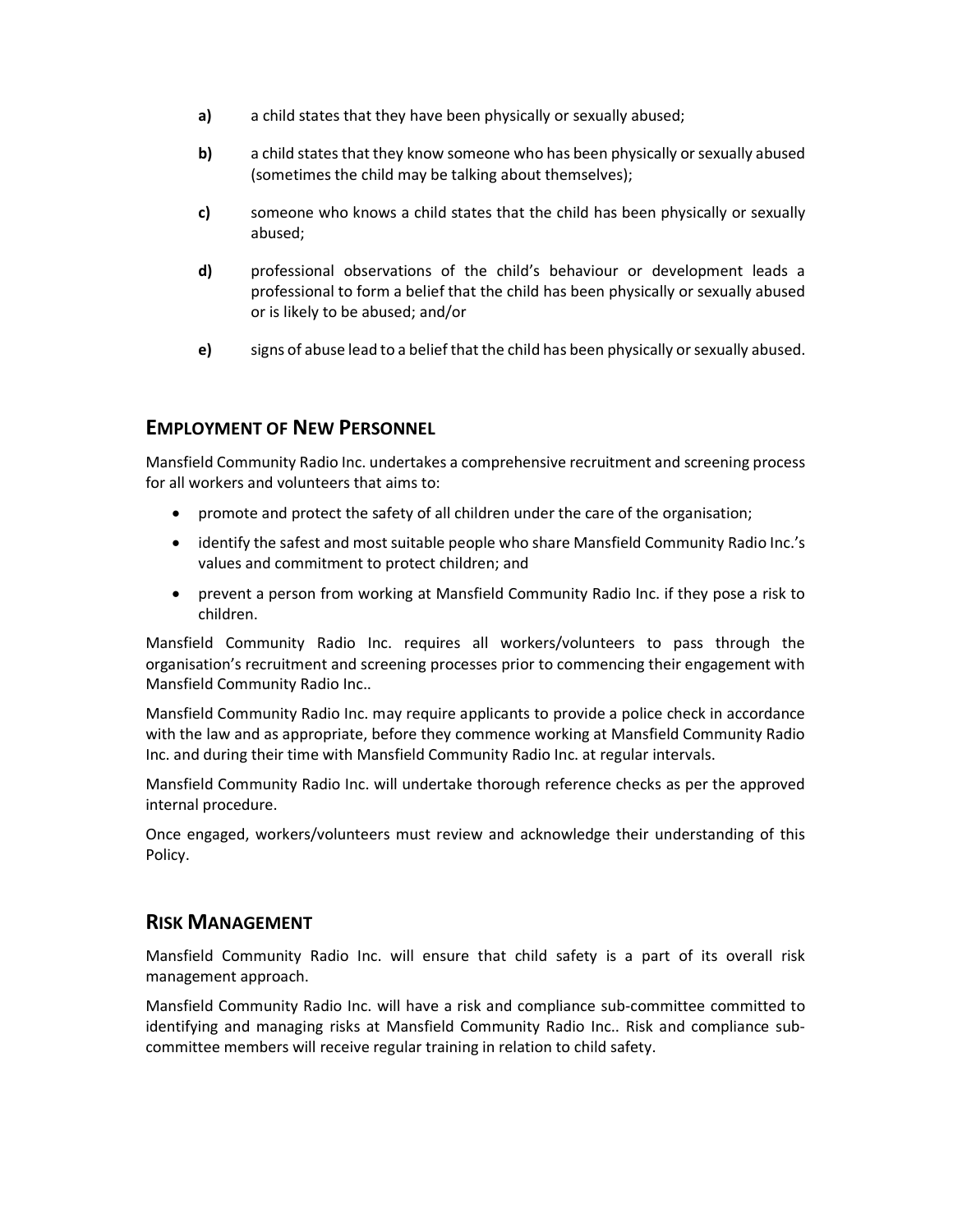# REPORTING

Any staff member, volunteer or contractor who has grounds to suspect abusive activity must immediately notify the appropriate child protection service or the police. They should also advise their supervisor about their concern.

In situations where the supervisor is suspected of involvement in the activity, or if the person having the suspicion does not believe that the matter is being appropriately addressed or dealt with, the matter should be reported to the next highest level of supervision.

Supervisors must report complaints of suspected abusive behaviour or misconduct to the President and also to any external regulatory body such as the police.

[Insert here relevant mandatory/voluntary reporting requirements relevant to your state. See Part Six of the Child Protection Toolkit for details.]

## INVESTIGATING

If the appropriate child protection service or the police decide to investigate a report, all employees, contractors or volunteers must co-operate fully with the investigation.

Whether or not the authorities decide to conduct an investigation, the President will consult with the authorities to determine whether an internal investigation is appropriate. If it is decided that such an investigation will not conflict with any proceeding of the authorities, the President may decide to conduct such an investigation. All employees, contractors and volunteers must co-operate fully with the investigation.

Any such investigation will be conducted according to the rules of natural justice.

The President will make every effort to keep any such investigation confidential; however, from time to time other members of staff may need to be consulted in conjunction with the investigation.

After an initial review and a determination that the suspected abuse warrants additional investigation, the President shall coordinate the investigation with the appropriate investigators and/or law enforcement officials. Internal or external legal representatives will be involved in the process, as deemed appropriate.

# **RESPONDING**

If it is alleged that a member of staff, contractor or a volunteer may have committed an offence or have breached the organisation's policies or its Code of Conduct the person concerned may be stood down (with pay, where applicable) while an investigation is conducted.

If the investigation concludes that on the balance of probabilities an offence (or a breach of the organisation's policies or Code of Conduct) has occurred then disciplinary action may follow, up to and including dismissal or cessation of involvement with the organisation. The findings of the investigation will also be reported to any external body as required.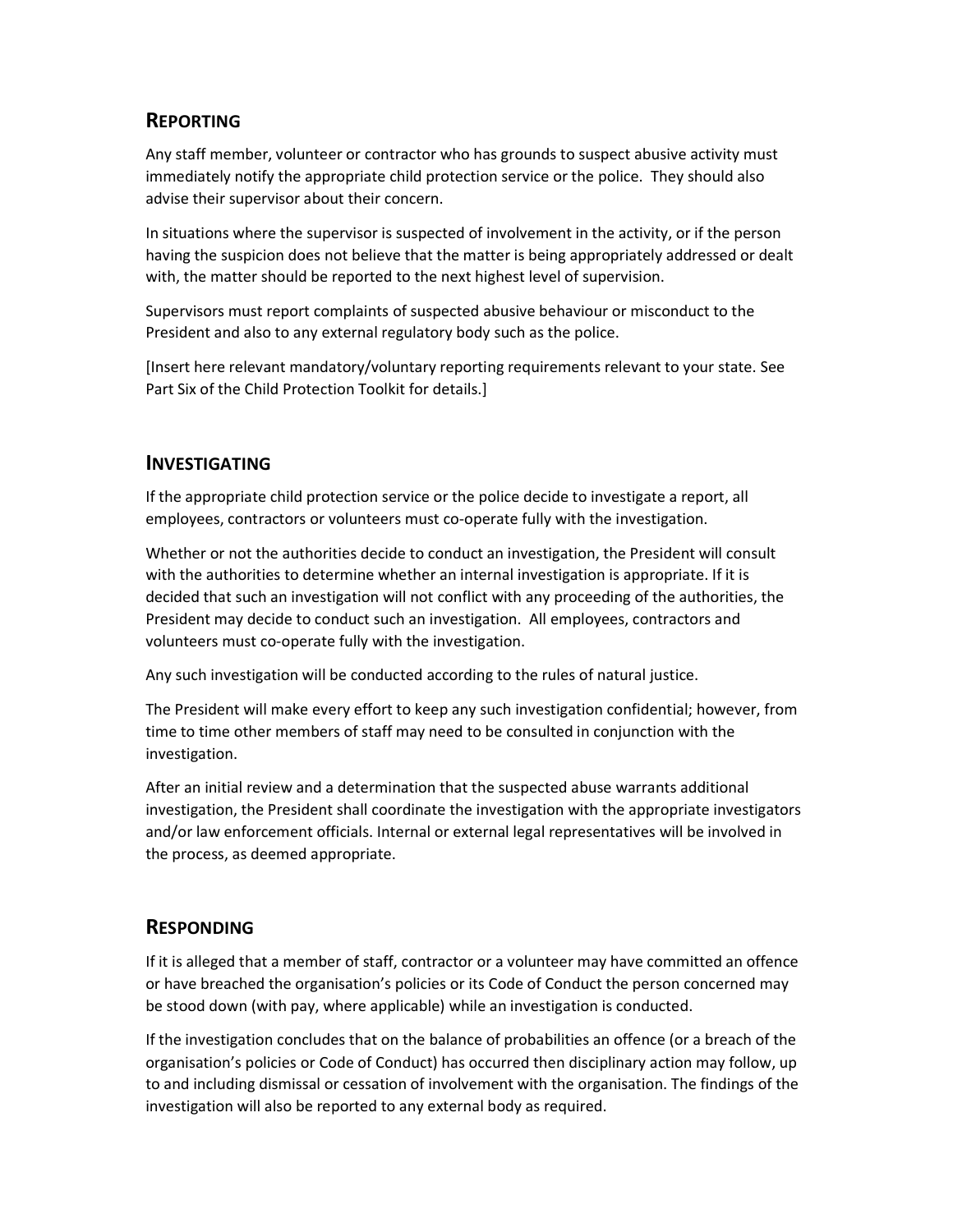# PRIVACY

All personal information considered or recorded will respect the privacy of the individuals involved unless there is a risk to someone's safety. Mansfield Community Radio Inc. will have safeguards and practices in place to ensure any personal information is protected.

Everyone is entitled to know how the personal information is recorded, what will be done with it, and who will be able to access it.

## **REVIEWING**

Every two years, and following every reportable incident, a review shall be conducted to assess whether the organisation's child protection policies or procedures require modification to better protect the children under the organisation's care.

## RELATED DOCUMENTS

- **•** Confidentiality Policy
- **•** Legislative Compliance Policy
- Risk Management Policy
- Staff Recruitment Policy
- Staff Induction Policy
- Whistleblower Policy
- This policy must be read in conjunction with:
	- o The law of the Commonwealth or of the relevant state or territory;
	- o The organisation's Code of Conduct;
	- o Termination of Employment Policy and Misconduct Procedures.

# CODE OF CONDUCT FOR EMPLOYEES, VOLUNTEERS AND CONTRACTORS WORKING WITH CHILDREN AND YOUNG PEOPLE

Management, staff, volunteers and contractors at Mansfield Community Radio Inc. are required to abide by this Code.

Under the President, management will:

- 1. Be responsible for the overall welfare and wellbeing of staff and volunteers;
- 2. Be accountable for managing and maintaining a duty of care towards staff and volunteers; and
- 3. Nominate a Child Protection Officer to provide information and support to all staff, volunteers, children, young people and their carers regarding child protection matters.